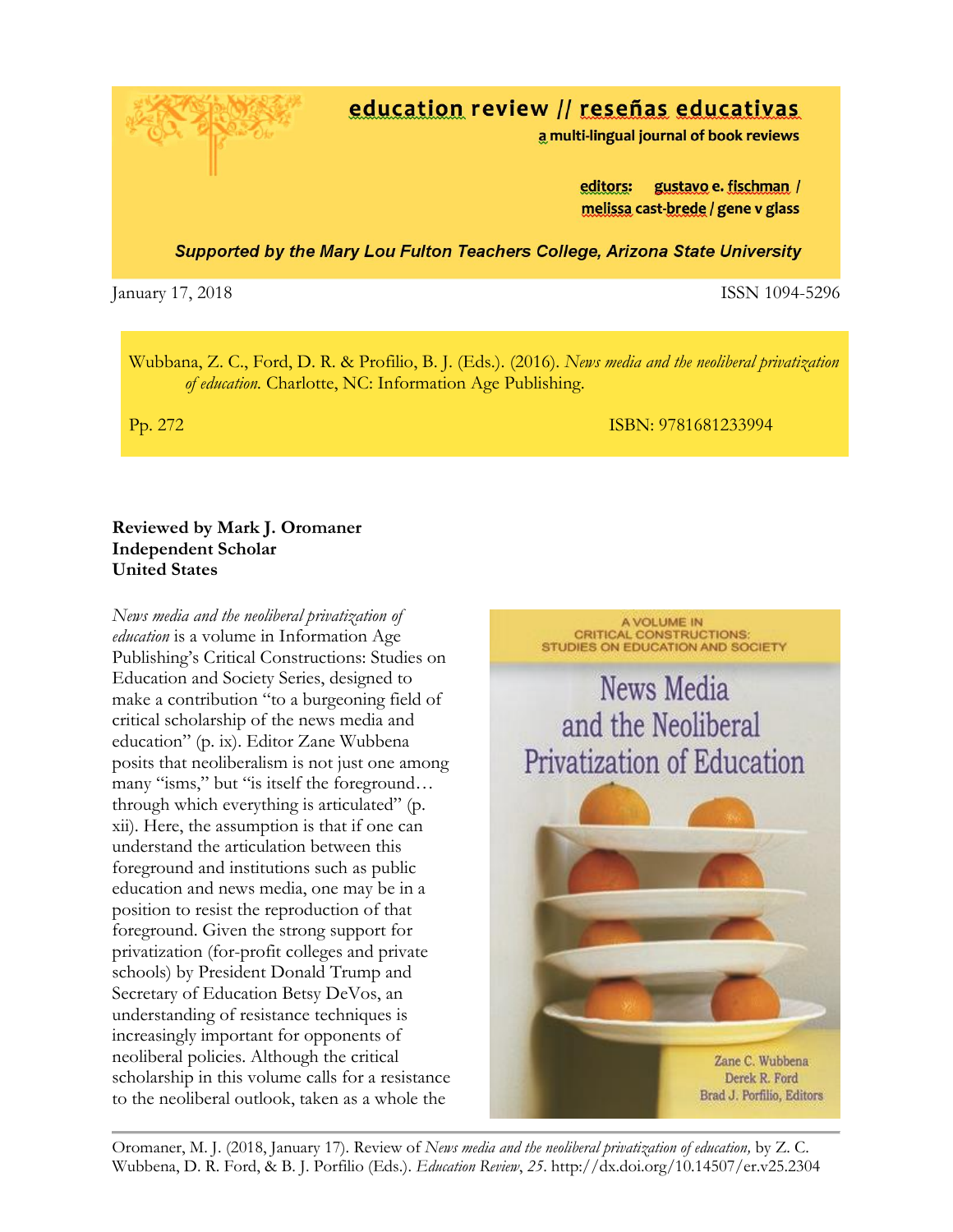10 essays are more successful in explaining the ways in which media reproduce and support neoliberal reforms than they are in providing techniques of resistance to the privatization of education.

In his introduction, Wubbena scans the history of the concept and theory of neoliberalism*.* Wubbena reports that, although the term neoliberalism can be traced to the early 1900s, a Google Scholar search for neoliberalism and neoliberal from 1979 to 2015 reveals almost no citations from 1979 to 1990, and a subsequent increase to approximately 35,000 in 2015 (Figure 1; p. xiii). A limitation of these data is that they do not report the content of these citations, however, they do indicate that scholars have paid increasing attention to these terms. If one looks further back in history, the concept of neoliberalism developed between WWI and WWII based on the work of a group of European economists who wanted to provide a moderate alternative to both socialist and laissez-faire economics. However, what we understand currently as neoliberal economic theories closely parallel laissez-faire liberalism. Post-WWII U.S. economists who identified with the neoliberal positions include Friedrich Hayek, Joseph Schumpeter (both migrated from Europe to the United States) and the American Milton Friedman. These economists, together with like-minded scholars, politicians and business entrepreneurs emphasized free-market competition and limited government as a means of supporting democracy against the state-oriented policies of socialism, communism, and fascism. Their views may be contrasted to Keynesian economics, which was influential in the United States from the New Deal to the Great Society (roughly from the 1930s to the 1970s). During that period, government intervention supported programs such as progressive taxation, expanded social welfare, regulation of business and labor. In the late 1970s the "Keynesian Golden Age" was confronted by a "…more ruthless and

aggressive phase of free-market, deregulated, neoliberal capitalism" (p. xiv). The probusiness, anti-regulation actions of the Trump administration and the Republican controlled Houses of Congress are prime examples of the continuing implementation of this counterrevolution.

A major theme of Wubbena's introduction is that the evolution or counterrevolution from Keynesian economics to neoliberal economics in the United States was paralleled by changes in federal education policy, and in the role of the news media in conveying those policy changes to the public. As the role of the federal government increased, especially by the creation of an independent cabinet-level U.S. Department of Education by President Carter in 1979, federal intervention in the education system became increasingly open to criticism and the focus of blame for whatever educational crises existed. These crises and the technical, bulky, statistical reports were translated for the public into easy to read and to understand critiques and proposals. As author/editor Wubbena points out, these critiques and proposals, "…coalesced to form the foundation of the current neoliberal educational reform system" (p. xx). The dominant form of this system contains a combination of government (state or federal) generated standards for curriculums and testing, and business market-based reforms stressing vouchers, charter schools, and teacher evaluations.

For readers who wish to further pursue the overview presented by Wubbena, I recommend Patrick Sullivan's (2017) scholarly, in-depth analysis of the history of neoliberal economic policies and their impact on the community college. Sullivan's book titled *Economic Inequality, Neoliberalism, and the American Community College* makes it clear that the influence of neoliberalism extends beyond primary and secondary levels and reaches community colleges and other segments of the higher education system. I hope that *News media and the neoliberal privatization of education*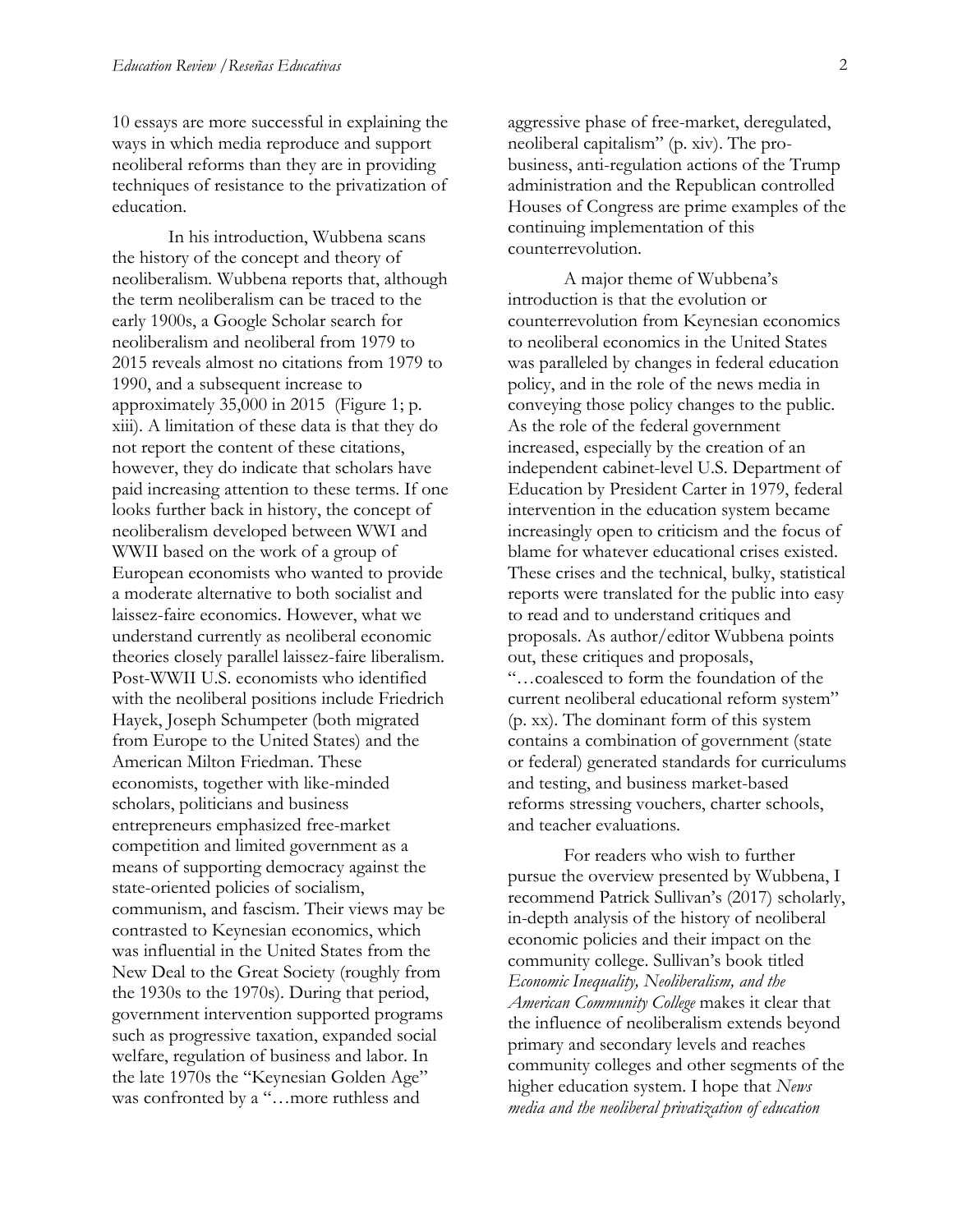stimulates researchers to study the role of news media in the framing of the often-cited crises of higher education.

Whether one refers to the editors and authors of this collection or to Sullivan and other authors concerned with neoliberalism, the consensus is that when applied to public education, neoliberalism supports privatization efforts, e. g. , vouchers, charter schools , forprofit services from remediation and testing to professional development, online education, and alternative teacher education and certification programs. At the same time, as Wubbena points out, "privatization of education is neither exclusively public nor private" (p. xxi). For instance, charter schools are primarily funded by public sources, but are administered by individuals and groups who make a profit from them. In theory the proliferation of charter schools provides an opportunity for students and their parents, especially those in areas in which the public schools are failing, to choose among schools. To quote Wubbena, "In essence, educational reforms have not been concerned with education per se, but rather these reforms have served as a means for subjecting public education to the logic of the market" (p. xxiii). Although the term "privatization" appears in the title of the book and throughout various chapters, no chapter is devoted specifically to it. I would like to have seen a comparison between the apparent success of the charter movement and the apparent failure of the voucher movement.

In sum, the book collectively argues that educational reforms "have served as a means for subjecting public education to the logic of the market" (p. xxiii). And, if we are to understand and resist this influence, we must question, "what the public knows about education, how the public is informed, and whose interests are represented and ultimately served through the publication and distribution of information by the news media about public education" (p. xxiii). For example, newspapers and investigative TV

programs have often featured stories about apparent successes of charter schools, however, they have not indicated who benefits financially from these schools, how the students are selected, maintained, or dismissed, and what the long terms effects of these schools are in terms of students' academic progress. At the same time, these media outlets often feature stories of crises in the public schools without exploring the social forces contributing to these crises.

Although Wubbena points out that neoliberal economic policies exist in a number of countries worldwide, all 10 papers in this collection focus on countries in North and South America, including the United States, Canada, and Chile. In his contribution on Chile, Cristian Cabalin argues that various media outlets are extremely homogeneous in ideology, with only two influential, national newspapers. Given the right of center orientation of these two papers, it should come as no surprise that their editorials were critical of the student movements in 2006 and 2011, which called for social justice and structural changes. Michelle Stack's contribution involves a discourse analysis of the role of media in a more pluralistic and diverse society, Canada. Stack found that while both the national government and the media reported statistics demonstrating that Canada was well placed on the Programme for International Student Assessment (PISA), their reports offered no contextual analysis of these data. For instance, although scores of students in poorer regions were lower than those for students in wealthier regions, "(t)he dominant framing was that poverty was less important in Canada than other places" (p. 91). Given this type of framing, one should not expect the Canadian debate about education to focus on economic issues or the role of government in addressing educational realities.

The importance of the media in influencing views of public education in the United States is demonstrated by Michael J. Robinson's contribution to this volume. In his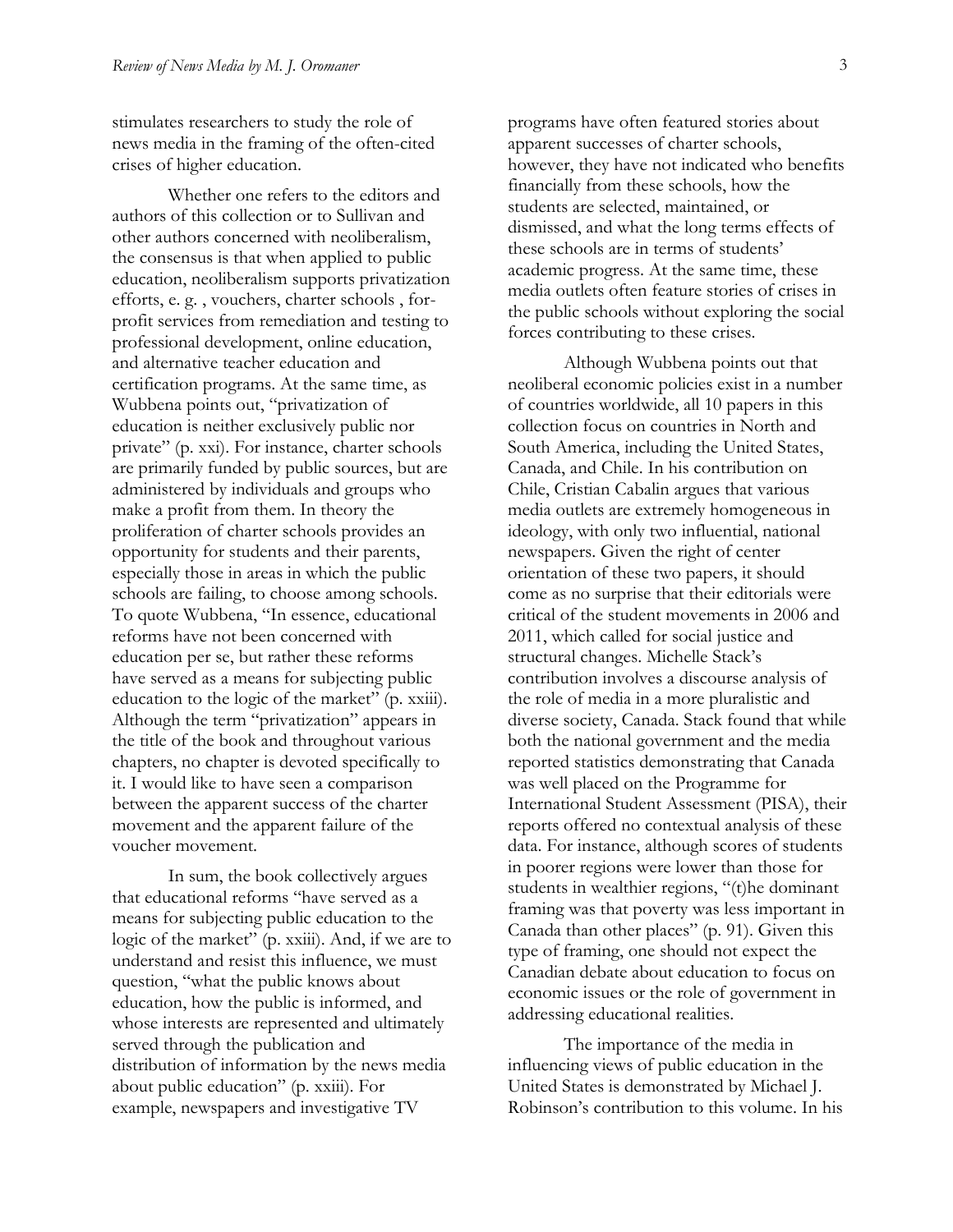study of the coverage of education on the ABC, CBS, and NBC television networks, Robinson uses the term "user gap" to describe, "…the difference in confidence toward the public school system between those (the users) who have contact with the schools through their children and those who do not" (p. 1). The loss of confidence in the public school system, particularly among those who obtain their understanding of the system exclusively through the media, is understandable when the media stress negative aspects of the system and ignore its achievements. This article was originally published in 1984 (the sole paper published before 2000) and, therefore, does not deal with cable TV stations and the fragmentation of the audience. The "user gap" likely has been exacerbated by these developments. A current replication of Robinson's study comparing audiences of cable or niche TV channels would shed light on the impact of the fragmentation of the audience today.

The remaining chapters are quite straightforward studies of how the mass media (e.g., *The New York Times)* and the more specialized media (e.g*., Education Week*) supported and/or failed to resist neoliberal policies and programs in the United States such as No Child Left Behind, Race to the Top, Teach For America, the rise of charter schools and legislation that attacks education job security and tenure. Eric Haas' study, on the role of think tanks and especially the Heritage Foundation, deserves special attention. Think tanks such as Heritage, Cato Institute, Manhattan Institute, American Enterprise Institute, and Hudson Institute play an important role in conducting research on education and are quite successful in getting their scholars and their scholars' work into the media, to the public, to Congress, to the White House, to government agencies, to universities, to businesses and corporations. Haas' original research on Heritage Foundation work revealed that while news items relating to education that referred to

Heritage increased from one in 1970 to 159 in 2001, only four news items (2.5%) of the 159 included any criticism of Heritage. An extensive review of the literature leads Haas to the following conclusion: "news media unintentionally present conservative think tank works and spokesperson (sic) in a generous manner by omission of their clear political leanings and their emphasis on advocacy as well as by accepting the scientific descriptions think tank present (sic) of their work and spokespersons without verifying whether this is accurate" (p. 58). It is not clear to me whether the media educational reporters are lazy or not in a position to evaluate the original work of think tank scholars. One recommendation I would make is to ensure that such reporters are better educated in the areas of educational research and policy. A second recommendation is that progressive think tanks and their financial supporters place greater emphasis on educational research. An important note for the reader involves the use of terminology. Haas, as well as a number of other contributors, refers to the broader term "conservative" rather than the narrower term "neoliberal." Not all conservative positions are neoliberal. The most prominent example is the "neoconservative" position that would place greater emphasis the role of government.

The penultimate and the ultimate chapters address the issue of resistance to prevailing education policies. However, those who wish to resist the current social reality may be disappointed if they are searching for a specific program of action. The penultimate chapter explores the role of the radical 1960s and 1970s black grass-roots press *(The Black Panther* and *Muhammed Speaks*) in "…calling into question the white supremacist assumptions that pervaded conservative and liberal press alike" (p. 193). The problem with the inclusion of this interesting historical piece is that the emphasis is on resistance to the narrative presented in mainstream white press and not on resistance to neoliberal education policies. Finally, Kuram Hussain and Mark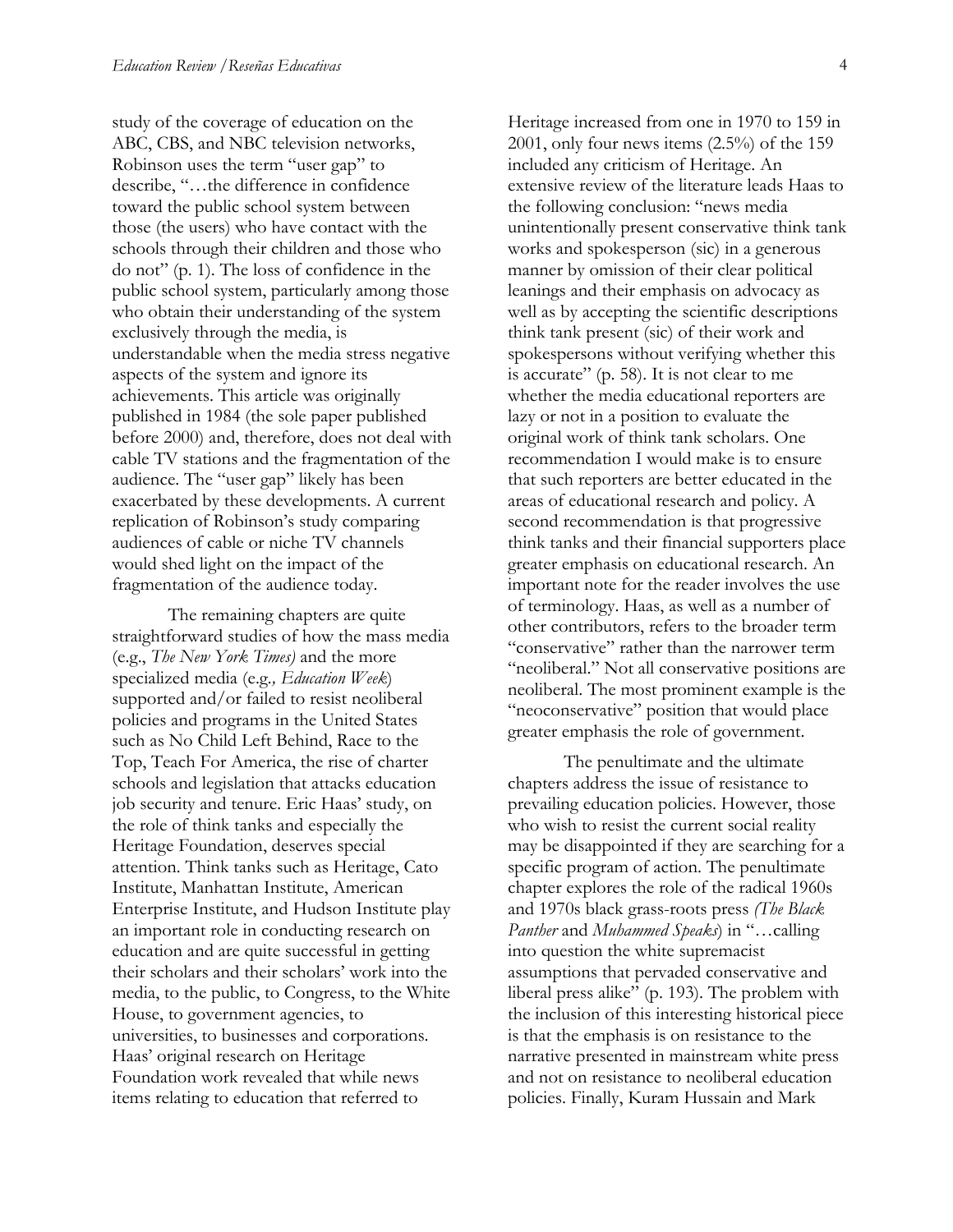Stern do not clearly distinguish among "white supremacist," "conservative," and "neoliberal" press and narratives.

In the second chapter focused on resistance, Richard Kahn and Douglas Kellner call for "an approach that is critical of corporate and mainstream forms and uses of technology that advocate reconstruction of technologies to further the prospects of progressive social and political struggle" (p. 214). New media, cyber-information, and technology are changing rapidly, and Kahn and Kellner's discussion, focused on the policies of G. W. Bush, is dated. Furthermore, soon after the publication of this work a President of the United States was elected who would use his Office to disseminate tweets via Twitter—an online news and social networking service that emerged in 2016—on a daily basis. However, the message from this paper is worth remembering: the Internet and cyberspace are "contested terrains" between progressive groups and neoliberal groups. New media, e.g., blog communities, video sites, You Tube and podcasts, have the potential to assist in the resistance to the ideologies supported by former media outlets.

*News media and the neoliberal privatization of education* is timely in its critical analysis of the role played by the media in the social construction of various publics' conceptions of the condition of education. Collectively, the papers document the support that the media has generally provided for programs and policies that enhance and maintain neoliberal dominance. However, I suggest that the volume suffers from premature publication. For instance, there is no concluding or summarizing chapter, there is repetition among papers in the discussion of the history and meaning of neoliberalism, and there are many distracting errors throughout. The final paper, by Kahn and Kellner, provides the most extreme case. In that chapter, we are informed "… in an accompanying article in this journal Jodi Dean…. " (p. 213). What

journal? There is no citation to Dean in the references to the article. In addition, there are 19 citations to notes in the article; however, there are no notes.

Given the lack of a summary chapter, much dated data reporting on old rather than new media, a failure to distinguish always between neoliberal and conservative, I suggest that the primary audiences will comprise knowledgeable researchers interested in studying the impact of media on public education policy, and faculty and students in mass media or education policy. Faculty can provide backgrounds for chapters to be assigned students as supplemental readings. If, as the authors suggest, *News media and the neoliberal privatization of education* is to serve to "enlighten and call to action" (p. ix), its most likely initial audiences will be faculty and their students. The editors indicate that they also view parents, activists, and policymakers as potential audiences, yet missed an opportunity to present action plans to reach these groups.

For excellent integrated, theoretical and empirical analyses of critical views of neoliberal economics and education, readers might turn to Patrick Sullivan's (2017) book (mentioned above) or Michael W. Apple's (2014) *Official knowledge: Democratic education in a conservative age.* Apple is one of the most prolific and influential critical scholars writing about education today (Oromaner, 2015). Consistent with the perspectives and findings in *News media and the neoliberal privatization of education*, Apple demonstrates the impact of various conservative (including neoliberal) orientations on "official knowledge" in contemporary education. A major lesson from all of the authors mentioned, and for all of us who are concerned with the relationship between neoliberal economic policies and education, is that we should study the actions through which neoliberals gained their positions of influence and employ what we can to resist and replace that influence.